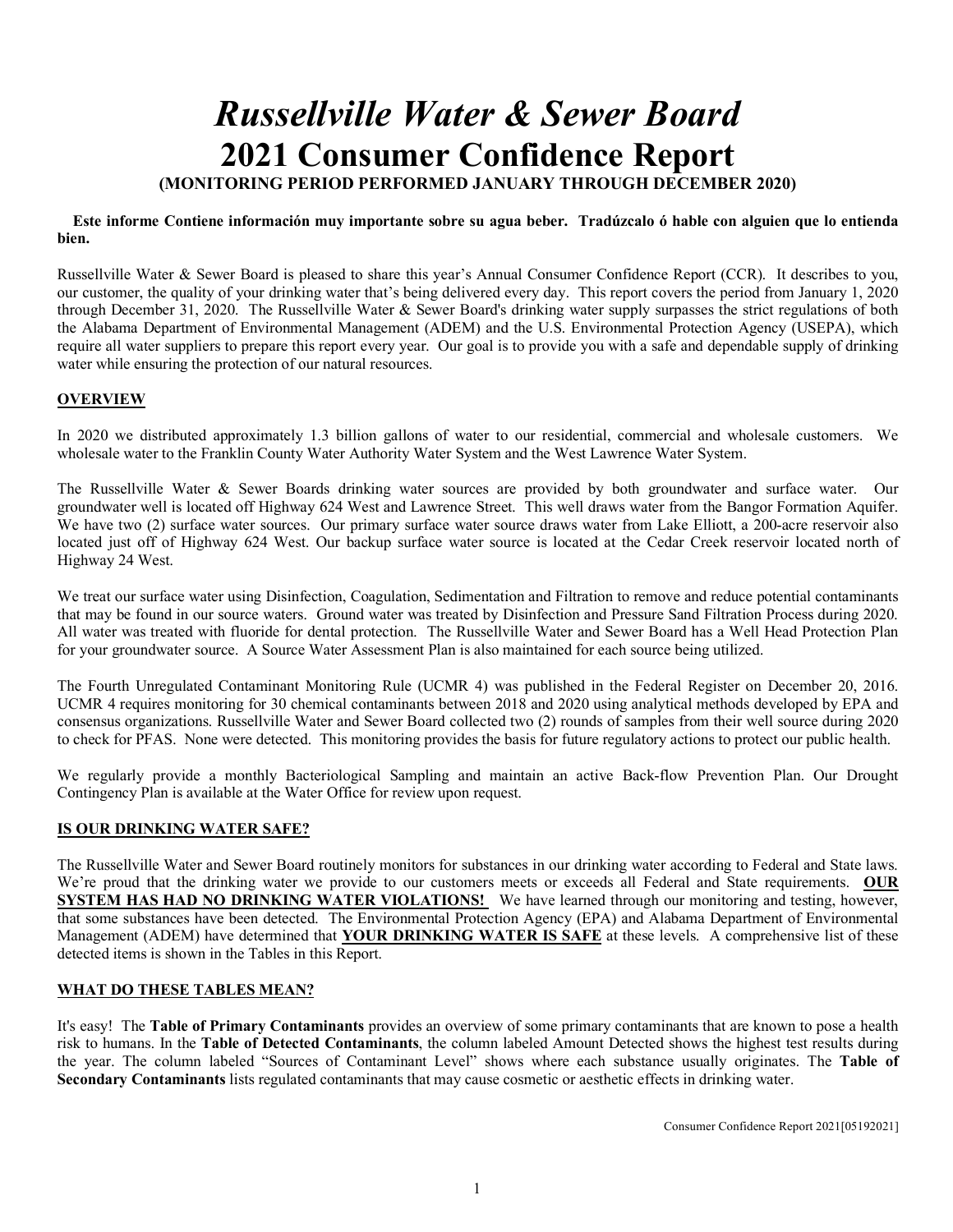### **DEFINITIONS**

**Key to Tables**

**AL:** Action Level of a contaminant that triggers treatment or other requirements, which a water system must follow.

**Maximum Contaminant Level or MCL:** The highest level of a contaminant that is allowed in drinking water. The MCL have been set as close to the MCLG as feasible using the best available technology.

**Maximum Contaminant Level Goal or MCLG:** The level of a contaminant in drinking water, which there is no known or expected risk to health. The MCLG allows for a margin of safety.

**Maximum Residual Disinfectant Level Goal or MRDLG:** The level of a drinking water disinfectant below which there is no known or expected risk to health. MRDLGs do not reflect the benefits of the use of disinfectants to control microbial contaminants.

**Maximum Residual Disinfectant Level or MRDL:** The highest level of a disinfectant allowed in drinking water. There is convincing evidence that addition of a disinfectant is necessary for control of microbial contaminants.

**Treatment Technique:** A required treatment process, procedure, or activity necessary to provide deliverance of safe drinking water.

| <b>Rev to Tables</b> |  |                                |              |  |                                                   |  |  |
|----------------------|--|--------------------------------|--------------|--|---------------------------------------------------|--|--|
| AL                   |  | Action Level                   | pci/l        |  | Picocuries per liter (a measure of radioactivity) |  |  |
| <b>MCL</b>           |  | Maximum Contaminant Level      | ppm          |  | parts per million, milligrams per liter (mg/l)    |  |  |
| <b>MCLG</b>          |  | Maximum Contaminant Level Goal | ppb          |  | parts per billion, micrograms per liter (ug/l)    |  |  |
| NTU                  |  | Nephelometric Turbidity Units  | <b>D. 70</b> |  | Treatment Technique                               |  |  |
| $\overline{ND}$      |  | Not Detected                   |              |  |                                                   |  |  |

# **Table of Primary Drinking Water Contaminants**

**Sample Period 1/01/2019 - 12/31/2019**

At high levels primary contaminants are known to pose a health risks to humans. This table provides a quick glance of any primary contaminant detections.

| <b>CONTAMINANT</b>             | <b>MCL</b>     | <b>AMOUNT</b><br><b>DETECTED</b> | <b>CONTAMINANT</b>                  | <b>MCL</b>     | <b>AMOUNT</b><br><b>DETECTED</b> |
|--------------------------------|----------------|----------------------------------|-------------------------------------|----------------|----------------------------------|
| <b>Bacteriological (Units)</b> |                |                                  | Endothall (ppb)                     | 100            | <b>ND</b>                        |
| <b>Total Coliform Bacteria</b> | $< 5\%$        | 0                                | Endrin (ppb)                        | 2              | <b>ND</b>                        |
| Turbidity (NTU)                | ТT             | .08                              | Epichlorohydrin                     | <b>TT</b>      | <b>ND</b>                        |
| Fecal Coliform and E.coli      | $\mathbf 0$    | 0                                | Glyphosate (ppb)                    | 700            | <b>ND</b>                        |
| Radiological (Units)           |                |                                  | Heptachlor (ppt)                    | 400            | <b>ND</b>                        |
| Beta/photon emitters (mrem/yr) | 4              | <b>ND</b>                        | Heptachlor epoxide (ppt)            | 200            | <b>ND</b>                        |
| Alpha emitters (pci/l)         | 15             | <b>ND</b>                        | Hexachlorobenzene (ppb)             | 1              | <b>ND</b>                        |
| Combined radium (pci/l)        | 5              | <b>ND</b>                        | Hexachloropentadiene (ppm)          | 1              | <b>ND</b>                        |
| Uranium (pci/l)                | 30             | <b>ND</b>                        | $\overline{\mathsf{L}}$ ndane (ppt) | 200            | <b>ND</b>                        |
| <b>Inorganic (Units)</b>       |                |                                  | Methoxychlor (ppb)                  | 40             | <b>ND</b>                        |
| Antimony (ppb)                 | 6              | <b>ND</b>                        | Oxamyl [Vydate] (ppb)               | 200            | <b>ND</b>                        |
| Arsenic (ppb)                  | 10             | <b>ND</b>                        | PCBs (ppt)                          | 500            | <b>ND</b>                        |
| Asbestos (MFL)                 | $\overline{7}$ | <b>ND</b>                        | Pentachlorophenol (ppb)             | $\overline{1}$ | <b>ND</b>                        |
| Barium (ppm)                   | $\overline{c}$ | 0.0197                           | Picloram (ppb)                      | 500            | <b>ND</b>                        |
| Beryllium (ppb)                | 4              | <b>ND</b>                        | Simazine (ppb)                      | 4              | <b>ND</b>                        |
| Cadmium (ppb)                  | 5              | <b>ND</b>                        | Toxaphene (ppb)                     | 3              | <b>ND</b>                        |
| Chromium (ppb)                 | 100            | ND                               | Benzene (ppb)                       | 5              | <b>ND</b>                        |
| Copper (ppm)                   | $AL=1.3$       | <b>ND</b>                        | Carbon Tetrachloride (ppb)          | 5              | <b>ND</b>                        |
| Cyanide (ppm)                  | 200            | <b>ND</b>                        | Chlorobenzene (ppb)                 | 100            | ND                               |
| Fluoride (ppm)                 | 4              | 0.644                            | Dibromochloropropane (ppt)          | 200            | <b>ND</b>                        |
| Lead (ppb)                     | $AL = 15$      | <b>ND</b>                        | 0-Dichlorobenzene (ppb)             | 600            | ND                               |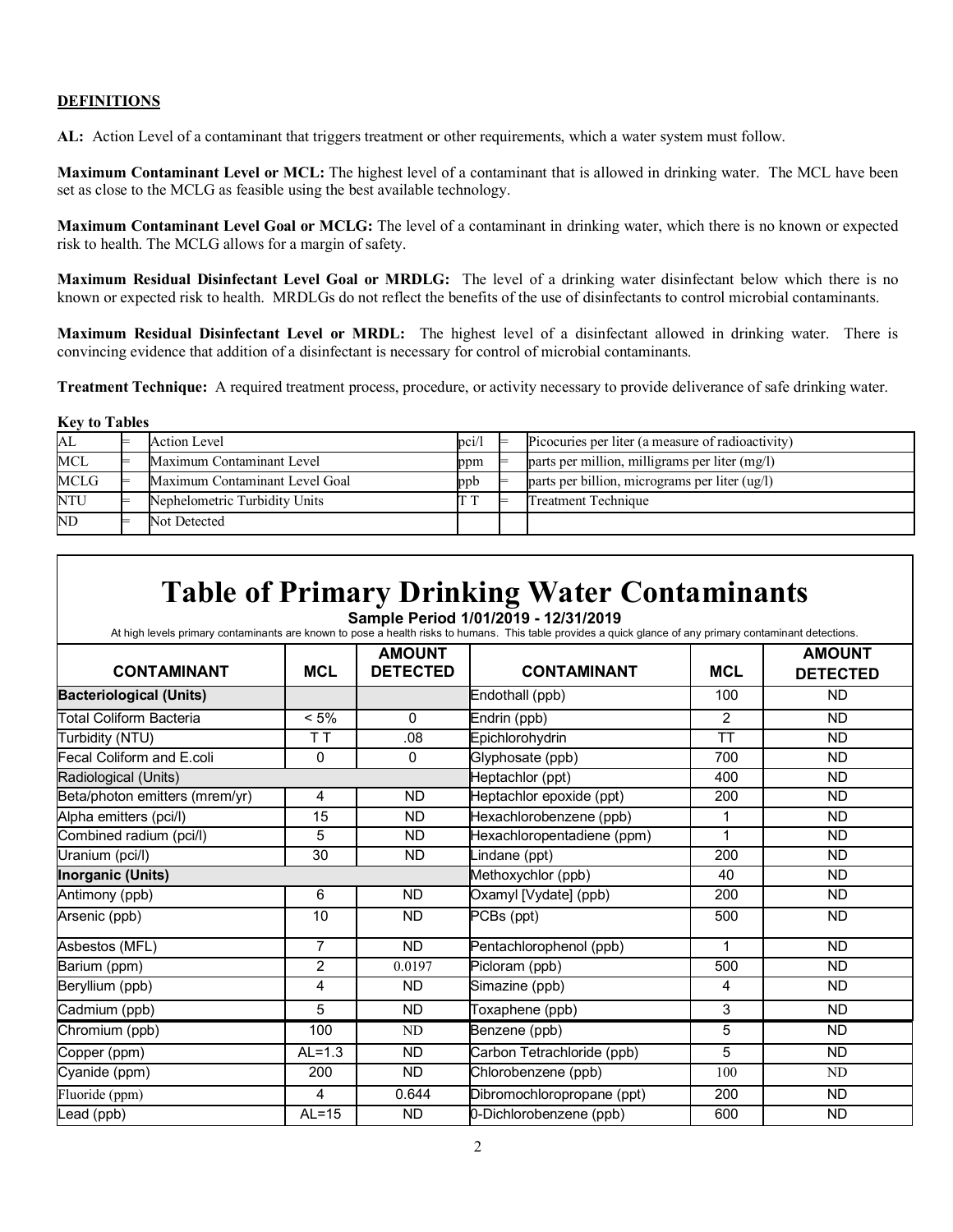| Mercury (ppb)                   | $\overline{2}$ | <b>ND</b> | p-Dichlorobenzene (ppb)             | 75             | <b>ND</b>      |
|---------------------------------|----------------|-----------|-------------------------------------|----------------|----------------|
|                                 |                |           |                                     |                |                |
| Nitrate (ppm)                   | 10             | 0.436     | 1,2-Dichloroethane (ppb)            | 5              | <b>ND</b>      |
| Nitrite (ppm)                   | 1              | <b>ND</b> | 1,1-Dichloroethylene (ppb)          | $\overline{7}$ | <b>ND</b>      |
| Selenium (ppm)                  | 50             | ND.       | Cis-1,2-Dichloroethylene (ppb)      | 70             | <b>ND</b>      |
| Thallium (ppm)                  | 2              | <b>ND</b> | trans-1,2-Dichloroethylene<br>(ppb) | 100            | <b>ND</b>      |
| <b>Organic Chemicals</b>        |                |           | Dichloromethane (ppb)               | 5              | <b>ND</b>      |
| 2,4-D (ppb)                     | 70             | <b>ND</b> | 1,2-Dichloropropane (ppb)           | $\overline{5}$ | <b>ND</b>      |
| 2,4,5-TP (Silvex) (ppb)         | 50             | <b>ND</b> | Ethylbenzenev (ppb)                 | 700            | ND.            |
| Acrylamide                      | T T            | ND.       | Ethylene dibromide (ppt)            | 50             | ND.            |
| Alachlor (ppb)                  | 2              | <b>ND</b> | Styrene (ppb)                       | 100            | <b>ND</b>      |
| Atrazine (ppb)                  | 3              | ND.       | Tetrachloroethylene (ppb)           | 5              | <b>ND</b>      |
| Benzo(a)pyrene[PHAs] (ppt)      | 200            | <b>ND</b> | 1,2,4-Trichlorobenzene (ppb)        | 70             | <b>ND</b>      |
| Carbofuran (ppb)                | 40             | ND.       | 1,1,1-Trichloroethane (ppb)         | 200            | <b>ND</b>      |
| Chlordane (ppb)                 | $\overline{c}$ | <b>ND</b> | 1,1,2-Trichloroethane (ppb)         | 5              | <b>ND</b>      |
| Dalapon (ppb)                   | 200            | ND.       | Trichloroethylene (ppb)             | $\overline{5}$ | <b>ND</b>      |
| Di-(2-ethylhexyl) adipate (ppb) | 400            | <b>ND</b> | TTHM (ppb)                          | 80             | 85.0           |
| $Di(2 -$                        | 6              | N D       | Toluene (ppb)                       | 1              | ND             |
| Dinoseb (ppb)                   | $\overline{7}$ | N D       | Vinyl Chloride (ppb)                | $\overline{2}$ | N <sub>D</sub> |
| Diquat (ppb)                    | 20             | N D       | Xylenes (ppm)                       | 10             | N D            |
| $Dioxin[2,3,7,8-TCDD]$          | 30             | N D       | тос                                 | T T            | 1.0            |
| Chloramines (ppm)               | 4              | N D       | Chlorine (ppm)                      | 4              | 2.07           |
| Chlorite (ppm)                  | 1              | N D       | Chlorine Dioxide (ppb)              | 800            | N <sub>D</sub> |
| HAA5 (ppb)                      | 60             | 77.0      | Bromate (ppb)                       | 10             | N D            |

# **Table of Detected Contaminants**

**Sample Period 1/01/20 1 9 - 12/31/201 9**

| CONTAMINANT                      | <b>MCLG</b> | <b>MCL</b> | Range                        | Violation      | Amount<br><b>Detected</b><br>(Units) | Likely Source of<br>Contamination                                                                                                  |
|----------------------------------|-------------|------------|------------------------------|----------------|--------------------------------------|------------------------------------------------------------------------------------------------------------------------------------|
| Bacteriological (Units)          |             |            |                              |                |                                      |                                                                                                                                    |
| <b><i>OTurbidity (NTU)</i></b>   | N/A         | т          | 0.02<br>.08                  | N <sub>O</sub> | 0.045                                | Soil runoff                                                                                                                        |
| Organic<br>Total<br>Carbon (TOC) | N/A         | T T        | 0.6<br>1.0                   | NO.            | $0.7$ ppm                            | Naturally present in the environment                                                                                               |
| Organic Chemicals                |             |            |                              |                |                                      |                                                                                                                                    |
| Copper                           | 1.3         | $AL = 1.3$ | .003<br>$-.230$              | NO.            | $0.0$ ppm                            | Corrosion of household plumbing<br>systems; erosion of natural deposits;<br>leaching from wood preservatives                       |
| Fluoride                         | 4           | 4          | .47<br>.69<br>$\overline{a}$ | <b>NO</b>      | $0.644$ ppm                          | Erosion of natural deposits; water<br>additive which promotes strong teeth;<br>discharge from fertilizer and aluminum<br>factories |
| .ead                             | 0           | $AL=15$    | 0.0<br>0.0                   | <b>NO</b>      | $0.0$ ppm                            | Corrosion of household plumbing<br>systems, erosion of natural deposits                                                            |
| <b>Nitrate</b>                   | 10          | 10         | 0.436-0.021                  | <b>NO</b>      | 0.436 ppm                            | Runoff from fertilizer use; leaching from<br>septic tanks, sewage; erosion of natural<br>deposits                                  |

Consumer Confidence Report 2021[05192021]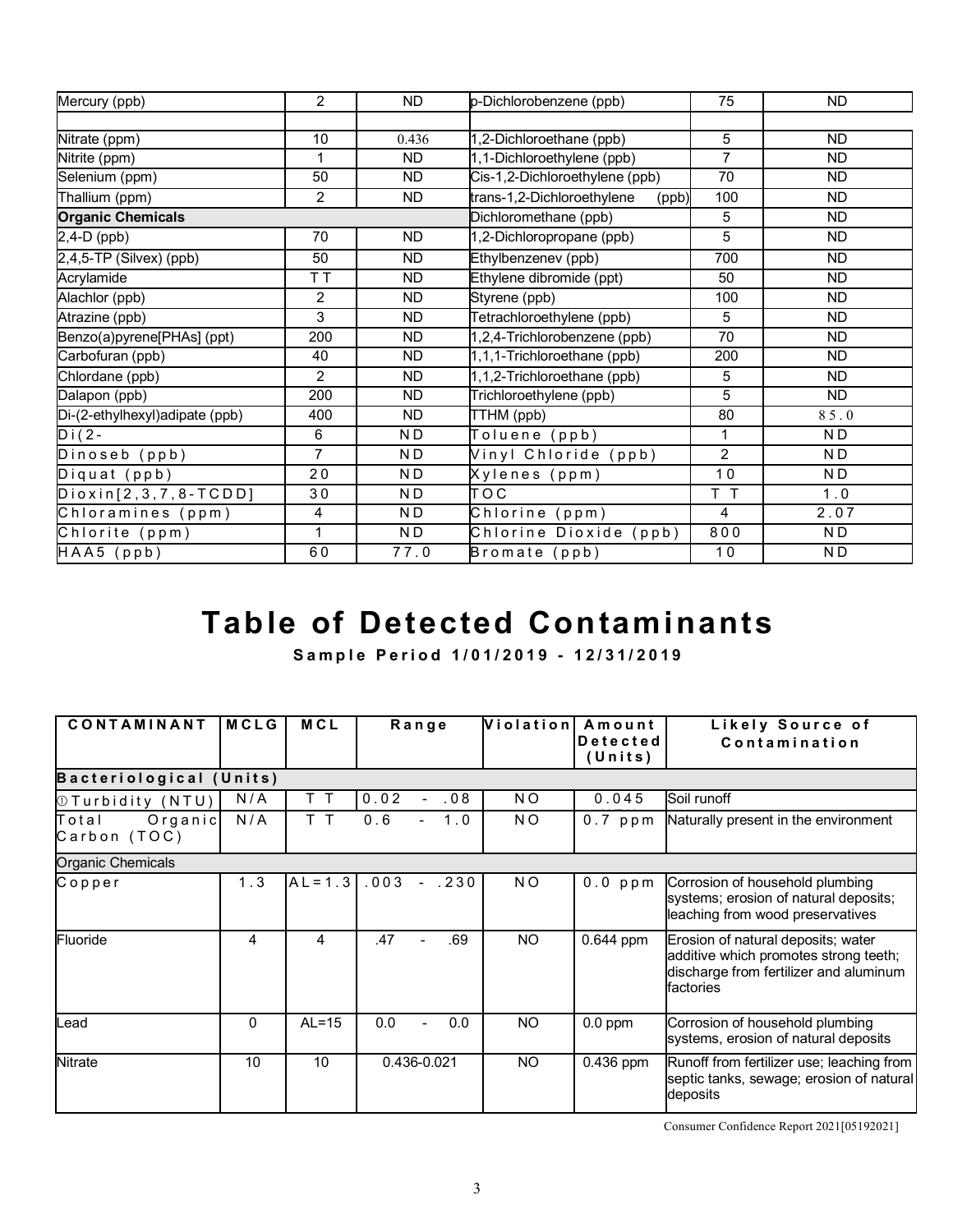| <b>Volatile Organic Chemicals (By Products of Disinfection)</b> |     |    |                                  |      |     |           |                                              |
|-----------------------------------------------------------------|-----|----|----------------------------------|------|-----|-----------|----------------------------------------------|
| <sup>4</sup> Chlorine                                           | 4.0 |    | 0.59<br>$\overline{\phantom{0}}$ | 1.31 | NO. | 2.07 ppm  | <b>Disinfectant</b>                          |
| HAA5                                                            | 40  | 60 | 23.0<br>$\overline{\phantom{0}}$ | 77.0 | NO. | 77.0 ppb  | By-product of drinking water<br>chlorination |
| $^{\circ}$ :TOC                                                 | NA  |    | 0.55<br>Ξ.                       | 1.0  | NO. | $1.0$ ppm | Naturally present in the environment         |
| $^\circ$ TTHM                                                   | 60  | 80 | 37.0                             | 85.0 | NO. | 85.0 ppb  | By-product of drinking water<br>chlorination |

### **Table of Secondary Contaminants**

| Contaminant                             | MCL            | Units        | Amount Detected                  |
|-----------------------------------------|----------------|--------------|----------------------------------|
|                                         |                |              |                                  |
| Alkalinity, Total(CA CO3)               | <b>NA</b>      | ppm          | 98.5                             |
| Aluminum<br><b>Bromodichloromethane</b> | 0.20<br>N A    | ppm<br>ppm   | N <sub>D</sub><br>2.66           |
| Calcium                                 | N <sub>A</sub> | ppm          | 40.8                             |
| Carbon Dioxide                          | N A            | ppm          | 3.0                              |
| Chloride                                | 250            | ppm          | 5.72                             |
| Chloroform                              | N <sub>A</sub> | ppm          | 17.78                            |
| Color<br>Dibromochloromethane           | 15.0<br>0.50   | Units<br>ppm | N <sub>D</sub><br>N <sub>D</sub> |
| Hardness                                | N A            | ppm          | 106                              |
| $l$ ron                                 | 0.30           | ppm          | N <sub>D</sub>                   |
| Magnesium                               | N <sub>A</sub> | ppm          | 1.67                             |
| Manganese                               | 0.05           | ppm          | N <sub>D</sub>                   |
| Contaminant                             | MCL            | Units        | Amount Detected                  |
|                                         |                |              |                                  |
| p H                                     | N <sub>A</sub> | ppm          | 7.8                              |
| Silver                                  | 0.1            | ppm          | N <sub>D</sub>                   |
| Sodium, as Na                           | N <sub>A</sub> | ppm          | 1.17                             |
| Sulfate                                 | 250            | ppm          | 1.22                             |
| Total Dissolved Solids                  | 500            | ppm          | 108                              |
| Zinc                                    | $5.0$          | ppm          | N <sub>D</sub>                   |

### **CRYPTOSPORIDIUM AND GIARDIA**

The Russellville Water System also tests their source water for pathogens, such as C ryptosporidium and Giardia. The pathogens can enter the water from animal or human waste. All test results were well within state and federal standards. For people who may be immu nocompromised, a guidance document developed jointly by the Environmental Protection Agency and the Center for Disease Control is available online at [www.epa.gov/safewater/crypto.html](http://www.epa.gov/safewater/crypto.html) or from the Safe Drinking Water Hotline or 800-426-4791. This language does not indicate the presence of cryptosporidium in our drinking water. Based on a study conducted by ADEM with the approval of the EPA a statewide waiver for the monitoring of asbestos and dioxin was issued. Thus, monitoring for these contaminants was not required.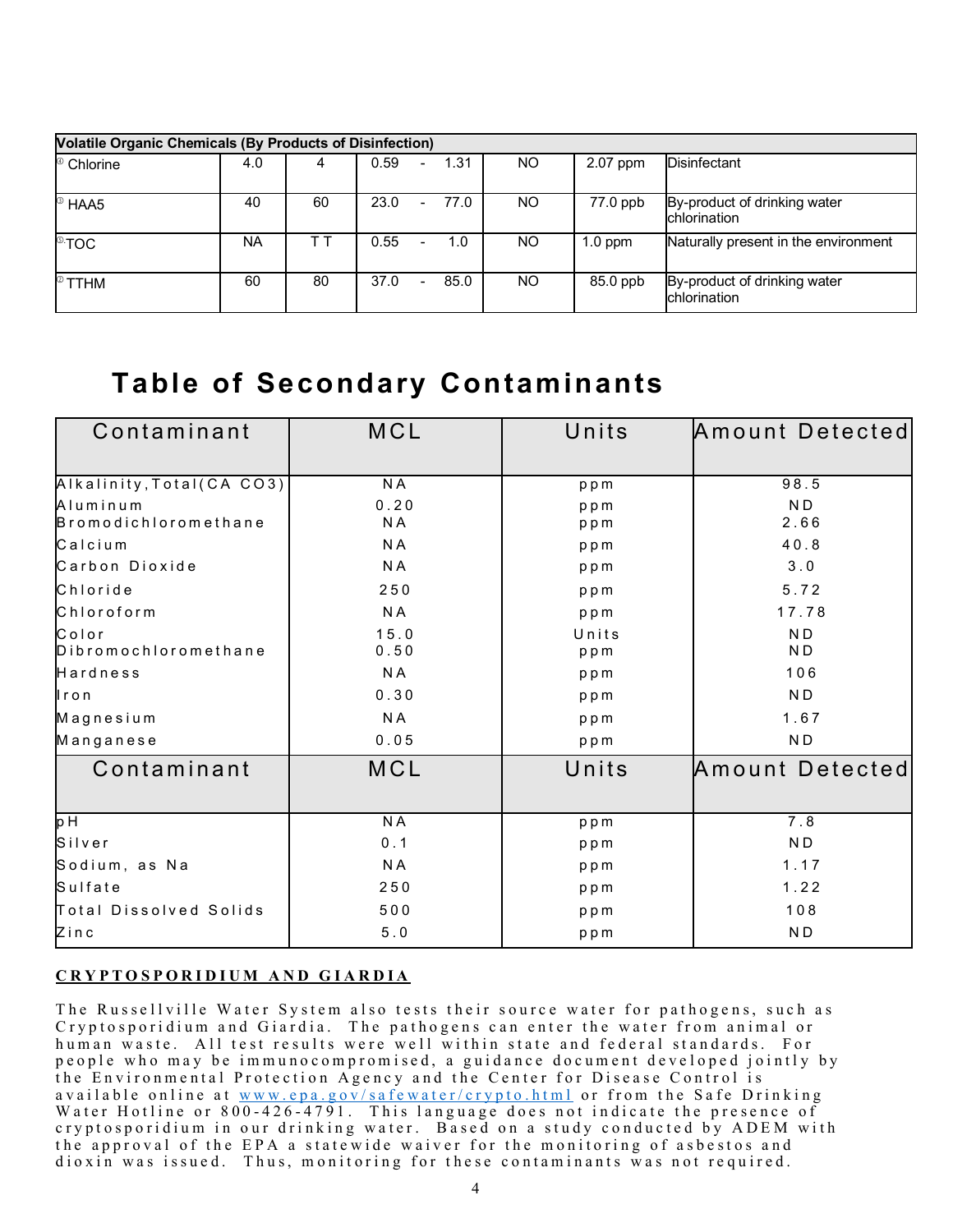### **REDUCED MONITORING FOR DISINFECTION BYPRODUCTS (DPB)**

During past years, the Russellville Water & Sewer Board was required to collect samples at various locations throughout the distribution system to test for Trihalo - Methane (TTHM) and Haloacetic Acid (HAA5) levels in the drinking water. Due to the low levels detected, the Alabama Department of Environmental Management (ADEM) reduced the amount of required samples that Russellville has to collect due to its exceptional water quality.

All sample results are within the acceptable range required.

### **SOURCE WATER ASSESSMENTS**

The Tennessee Valley Authority (TVA), Alabama Department of Environmental Management (ADEM), along with geologist have worked together to form a Source Water Assessment Plan (SWAP) for our Finished Water Well Supply; Lake Elliott and Cedar Creek Reservoirs. This Plan is an effort to conserve and protect your water source. Our final approval for the Source Water Assessment  $(S\dot{W}A)$  determined our source to have an overall low ranking for susceptibility of contamination . Please help us make these efforts worthwhile by protecting our Source Water. Carefully follow instructions on pesticides and herbicides you use for lawn and garden. Also, properly dispose of household chemicals, paints and waste oil. The Source Water Assessment Plan (SWAP) has recently been updated during 2021. Customers are encouraged to view the SWAP in its entirety at the Russellville Utilities Office located at 721 Jackson Avenue South.

### **GROUND WATER RULE**

The United States Environmental Protection Agency (USEPA) requires all water systems that utilize a finished water wells for drinking water submit a Ground Water Monitoring Plan. Based on the City of Russellville's Plan, our ground water source meets the req u irements for 4 - Log inactivation of viruses.

### **REQUIRED ADDITIONAL HEALTH INFORMATION**

To ensure that tap water is safe to drink, EPA prescribes limits on the amount of certain contaminants in water provided by public water systems. FDA regulations establish limits for contaminants in bottled water, but the FDA does not approve bottled water manufacturers or distributors. Drinking water, including bottled water, may reasonably be expected to contain at least small amounts of some contaminants. The presence of contaminants does not necessarily indicate that water poses a health risk.

The sources of drinking water (both tap water and bottled water) include rivers, lakes, streams, ponds, reservoirs, springs, and wells. As water travels over the surface of the land or through the ground, it dissolves naturally occurring minerals and radioactive material, and can pick up substances resulting from the presence of animals or from human activity. Contaminants that may be present in source water include:

(A) Microbiological contaminants, such as viruses and bacteria, which may come from sewage treatment plants, septic systems, agricultural livestock operations, and wildlife.

(B) Inorganic contaminants, such as salts and metals, which can be natural occurring or result from urban storm runoff, industrial or domestic wastewater discharges, oil and gas production, mining, or farming.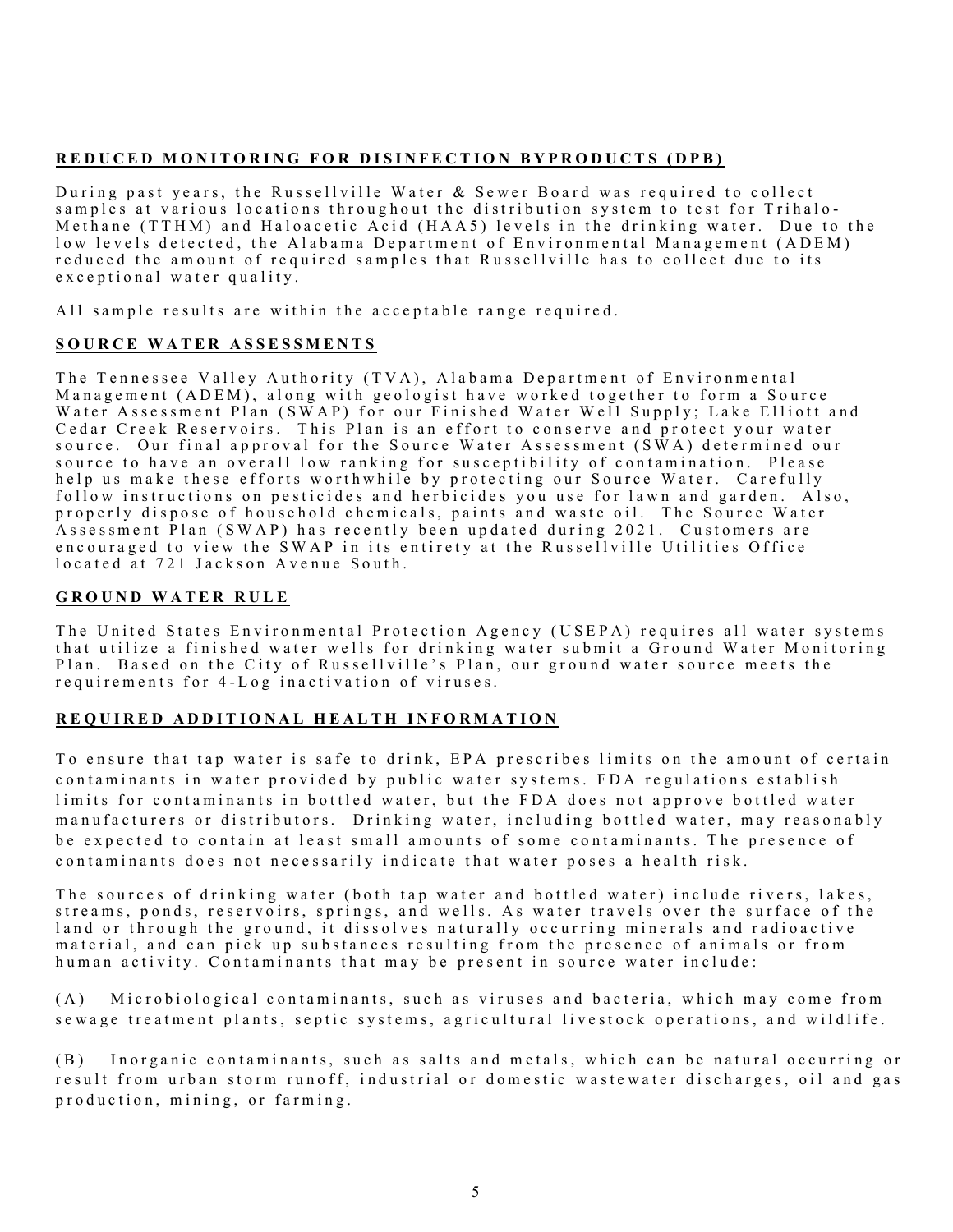(C) Pesticides and herbicides, which may come from a variety of sources such as agricultural, storm water runoff, and residential uses.

(D) Organic chemical contaminants, including synthetic and volatile organics, which are by-products of industrial processes and petroleum production. It may also be found from gas stations, urban storm water runoff and septic systems.

(E) Radioactive contaminants, which can be naturally occurring or be the result of oil and gas production and mining activities. In order to ensure that tap water is safe to drink, EPA prescribes regulations, which limit the amount of certain contaminants in water provided by public water systems.

Some people may be more vulnerable to contaminants in drinking water than is the general population. Immuno - compromised persons such as persons with cancer undergoing chemotherapy, persons who have undergone organ transplants, people with HIV/AIDS or other immune system disorders, some elderly, and infants can be particularly at risk from infections. These people should seek advice about drinking water from their health care providers. EPA/CDC guidelines on appropriate means to lessen the risk of infection by Cryptosporidium, Giardia or other contaminants are available from the Safe Drinking Water Hotline (800 - 426 - 4791).

### **INFORMATION ABOUT LEAD**

Lead in drinking water is rarely found in source water but is primarily from materials and components associated with service lines and home plumbing. Your water system is responsible for providing high quality drinking water; however, we cannot control the variety of materials used in plumbing components. If present, elevated levels of lead can cause serious health problems, especially for pregnant women and young children. Use only water from the cold-water tap for drinking, cooking, and especially for making baby formula. Hot water is more likely to cause leaching of lead from plumbing materials. When your water has been sitting for several hours, you can minimize the potential for lead exposure by flushing your tap for 30 seconds to 2 minutes before using water for drinking or cooking. These recommended actions are very important to the health of your family.

Lead levels in your drinking water are likely to be higher if:

- Your home or water system has lead pipes, or
- Your home has faucets or fittings made of brass which contains some lead, or
- Your home has copper pipes with lead solder and you have naturally soft water, and
- Water often sits in the pipes for several hours.

EPA and ADEM requires Russellville to collect and analyze Lead/Copper samples every three years from homes representative of its water service area. These samples were collected during 2019. The Lead/Copper results were all within an acceptable range. The next Lead /Copper sampling period will be in 2022.

If you are concerned about lead in your water, you may wish to have your water tested. Information on lead in drinking water, testing methods, and steps you can take to minimize exposure is available from the Safe Drinking Water hotline or at www.epa.gov/safewater/lead.